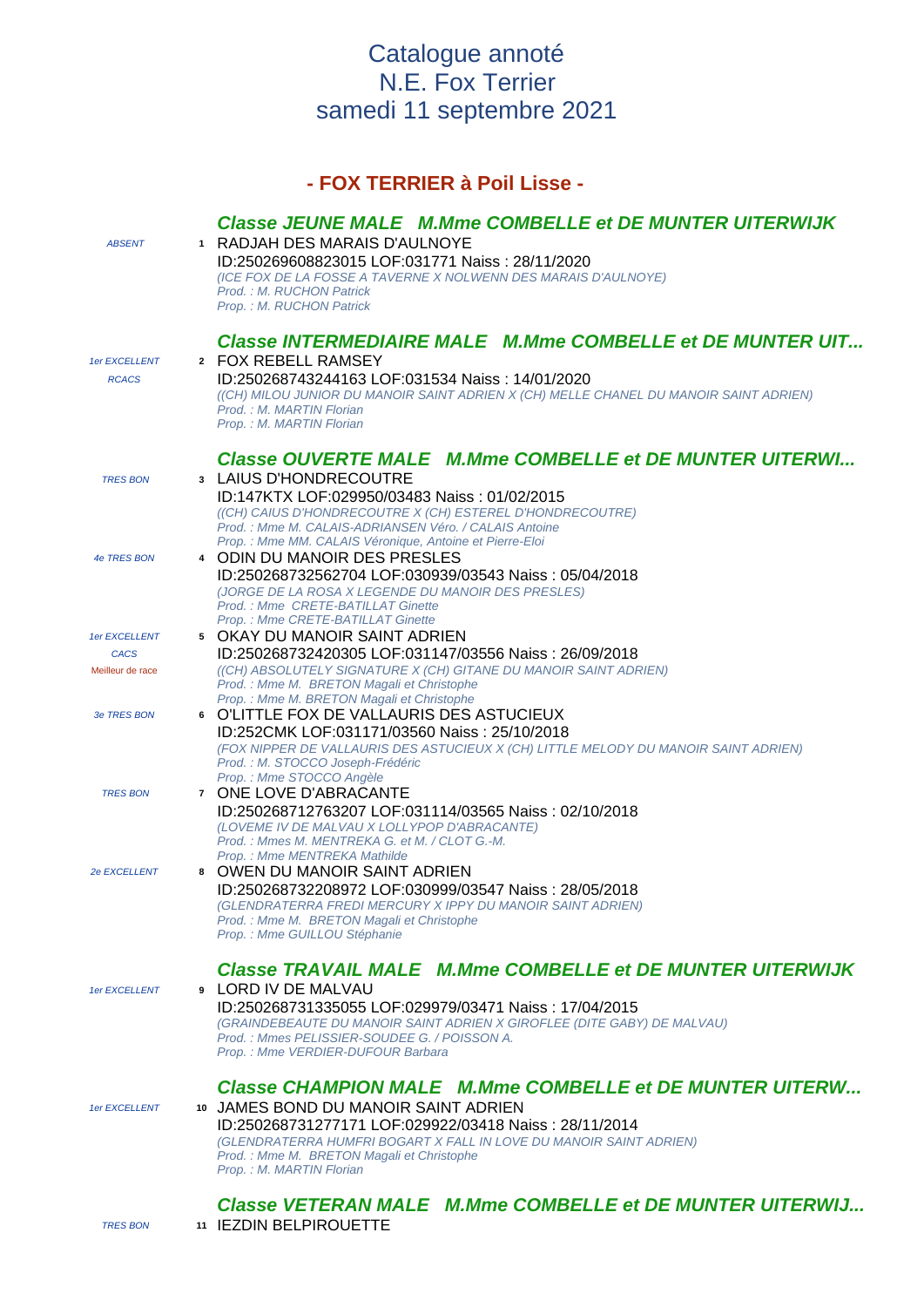## ID:981100002260711 LOF:028062/03171 Naiss : 24/10/2009 (BELFOX EMPORIO X ALOUETTE DE CAMP REMY)

Prod. : Mme LADURON Julie Prop. : Mme ELSASER Annie

|                         | <b>Classe JEUNE FEMELLE M.Mme COMBELLE et DE MUNTER UITERWI</b>                                                                |
|-------------------------|--------------------------------------------------------------------------------------------------------------------------------|
| 1er EXCELLENT           | 12 FOX REBELL R'MIONE GRANGER                                                                                                  |
|                         | ID:250268743625180 LOF:031749 Naiss: 08/11/2020                                                                                |
|                         | ((CH) ISKO DU MANOIR SAINT ADRIEN X (CH) MELLE CHANEL DU MANOIR SAINT ADRIEN)<br>Prod.: M. MARTIN Florian                      |
| Meilleur jeune          | Prop.: M. MARTIN Florian                                                                                                       |
| 2e EXCELLENT            | 13 ROULETTE DES OURS DE LA MOTTE                                                                                               |
|                         | ID:250269590254023 LOF:031689 Naiss: 31/08/2020                                                                                |
|                         | (OPIUM DU CASTEL DES PRES X OTTAWA DES OURS DE LA MOTTE)                                                                       |
|                         | Prod.: M. Mme GRANDINOT Jean-Luc et Marie<br>Prop.: Mme DE GROOTE Anne                                                         |
| 3e EXCELLENT            | 14 ROXY DE LA METEVINIERE                                                                                                      |
|                         | ID:250269608480311 LOF:031640 Naiss: 04/06/2020                                                                                |
|                         | (MILOU JUNIOR DU MANOIR SAINT ADRIEN X IPPY D'HONDRECOUTRE)<br>Prod.: Mme LEBRIEZ Léa                                          |
|                         | Prop.: Mme LEBRIEZ Léa                                                                                                         |
|                         |                                                                                                                                |
|                         | <b>Classe INTERMEDIAIRE FEMELLE M.Mme COMBELLE et DE MUNTER</b>                                                                |
| 1er EXCELLENT           | 15 FOX REBELL RAFALE                                                                                                           |
|                         | ID:250268743244101 LOF:031531 Naiss: 14/01/2020                                                                                |
|                         | ((CH) MILOU JUNIOR DU MANOIR SAINT ADRIEN X (CH) MELLE CHANEL DU MANOIR SAINT ADRIEN)<br>Prod.: M. MARTIN Florian              |
|                         | Prop.: M. MARTIN Florian                                                                                                       |
| 2e EXCELLENT            | 16 FOX REBELL RUBY                                                                                                             |
|                         | ID:250268743244104 LOF:031535 Naiss: 14/01/2020                                                                                |
|                         | ((CH) MILOU JUNIOR DU MANOIR SAINT ADRIEN X (CH) MELLE CHANEL DU MANOIR SAINT ADRIEN)<br>Prod.: M. MARTIN Florian              |
|                         | Prop.: M. MARTIN Florian                                                                                                       |
| 3e EXCELLENT            | 17 PIN-UP DU MANOIR SAINT ADRIEN                                                                                               |
| <b>RCACS</b>            | ID:250268743119092 LOF:031427 Naiss: 26/09/2019                                                                                |
|                         | ((CH) FANTASTIC DU MANOIR SAINT ADRIEN X NI-ANGE-NI-DEMON DU MANOIR SAINT ADRIEN)<br>Prod.: Mme M. BRETON Magali et Christophe |
|                         | Prop.: Mme M. BRETON Magali et Christophe                                                                                      |
| 4e EXCELLENT            | 18 RARITY DU MANOIR SAINT ADRIEN                                                                                               |
|                         | ID:250269802918048 LOF:031554 Naiss: 26/03/2020                                                                                |
|                         | (OKAY DU MANOIR SAINT ADRIEN X NAHEMA DU MANOIR SAINT ADRIEN)<br>Prod.: Mme M. BRETON Magali et Christophe                     |
|                         | Prop.: Mme M. BRETON Magali et Christophe                                                                                      |
| <b>TRES BON</b>         | 19 ROSE DU MANOIR DES PRESLES                                                                                                  |
|                         | ID:250268732738116 LOF:031527/05200 Naiss: 06/01/2020<br>(JORGE DE LA ROSA X (CH) LEGENDE DU MANOIR DES PRESLES)               |
|                         | Prod.: Mme CRETE BATILLAT Ginette                                                                                              |
|                         | Prop.: Mme CRETE-BATILLAT Ginette                                                                                              |
|                         | <b>Classe OUVERTE FEMELLE M.Mme COMBELLE et DE MUNTER UITE</b>                                                                 |
| <b>TRES BON</b>         | 20 MERINGUE DU MANOIR SAINT ADRIEN                                                                                             |
|                         | ID:250268731714546 LOF:030526/05040 Naiss: 20/10/2016                                                                          |
|                         | (JAMES BOND DU MANOIR SAINT ADRIEN X (CH) INDIAN SPIRIT DU MANOIR SAINT ADRIEN)                                                |
|                         | Prod.: Mme M. BRETON Magali et Christophe                                                                                      |
| 1er EXCELLENT           | Prop.: Mme M. BRETON Magali et Christophe<br>21 NIKITA DE LA RIVIERE LANDELOT                                                  |
| <b>CACS</b>             | ID:250268732186713 LOF:030880/05110 Naiss: 28/12/2017                                                                          |
| Meilleur de sexe opposé | ((CH) JAMES DEAN DU MANOIR SAINT ADRIEN X (CH) GWENN DU MANOIR SAINT ADRIEN)                                                   |
|                         | Prod.: MIle DUCOURNEAU Alexandra<br>Prop.: Mme DUCOURNEAU Alexandra                                                            |
| <b>TRES BON</b>         | 22 OCTAVIE DES BOUQUINVILLES                                                                                                   |
|                         | ID:250269608170321 LOF:031022/05137 Naiss: 11/06/2018                                                                          |
|                         | ((CH) D'MISTER LEON DE LA VETTA X FUNKY GIRL DES BOUQUINVILLES)                                                                |
|                         | Prod.: Mme JOLIF Brigitte<br>Prop.: M. MAS Eric                                                                                |
| <b>TRES BON</b>         | 23 ODYSSEE DE L'EPINE HUBERT                                                                                                   |
|                         | ID:250268501446107 LOF:031043/05119 Naiss: 26/06/2018                                                                          |
|                         | (BELFOX PETRUS X IOLAOS DE L'EPINE HUBERT)                                                                                     |
|                         | Prod.: Mme TRICQUENEAUX Dominique<br>Prop.: Mme ROUX Adeline                                                                   |
| 3e EXCELLENT            | 24 PLUME IV DE MALVAU                                                                                                          |
|                         | ID:250268743023862 LOF:031370 Naiss: 04/07/2019                                                                                |
|                         | (LORD KNIGHT DU BREIL DES ELFES X NUANCE DE MALVAU)                                                                            |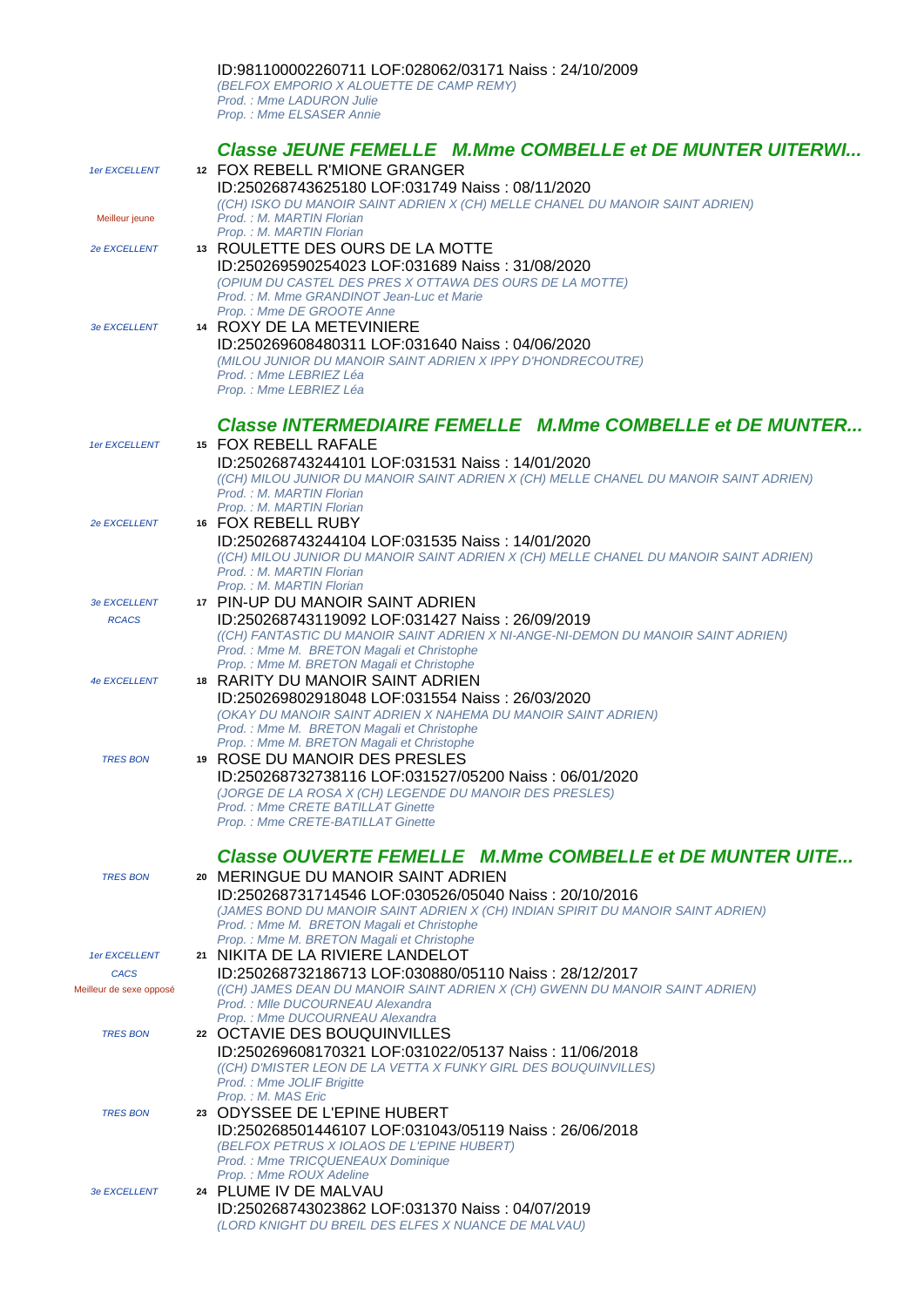| 4e TRES BON                                             | Prod.: Mme POISSON Alexandrine<br>Prop.: MIle HERBET Alexandrine<br>25 PREMIERE DE MALVAU<br>ID:250268743025312 LOF:031371/05165 Naiss: 04/07/2019<br>(LORD KNIGHT DU BREIL DES ELFES X NUANCE DE MALVAU)                                                                                                                                       |
|---------------------------------------------------------|-------------------------------------------------------------------------------------------------------------------------------------------------------------------------------------------------------------------------------------------------------------------------------------------------------------------------------------------------|
| <b>2e EXCELLENT</b>                                     | Prod.: Mme POISSON Alexandrine<br>Prop.: M. LEBORGNE Loïc<br>26 RADIO GAGA DU MANOIR SAINT ADRIEN<br>ID:250268743307724 LOF:031546 Naiss: 05/03/2020<br>(OWEN DU MANOIR SAINT ADRIEN X (CH) GITANE DU MANOIR SAINT ADRIEN)<br>Prod.: Mme M. BRETON Magali et Christophe<br>Prop.: Mme M. BRETON Magali et Christophe                            |
|                                                         | <b>Classe TRAVAIL FEMELLE M.Mme COMBELLE et DE MUNTER UITER</b>                                                                                                                                                                                                                                                                                 |
| <b>ABSENT</b>                                           | 27 NOLWENN DES MARAIS D'AULNOYE<br>ID:250268732091193 LOF:030865/05097 Naiss: 28/10/2017<br>(DARNE V. D. FELSENGARTEN X G'BELLA DE GRANDRIEUX)<br>Prod.: M. RUCHON Patrick                                                                                                                                                                      |
| 1er EXCELLENT                                           | Prop.: M. RUCHON Patrick<br>28 ORPHEE DU MANOIR SAINT ADRIEN<br>ID:250268732287222 LOF:030995/05121 Naiss: 28/05/2018<br>(GLENDRATERRA FREDI MERCURY X IPPY DU MANOIR SAINT ADRIEN)<br>Prod.: Mme M. BRETON Magali et Christophe                                                                                                                |
| 2e EXCELLENT                                            | Prop.: M. MARTIN Florian<br>30 PIVOINE LADY ELFE DE MALVAU<br>ID:250268743023863 LOF:031369/05189 Naiss: 04/07/2019<br>(LORD KNIGHT DU BREIL DES ELFES X NUANCE DE MALVAU)<br>Prod.: Mme POISSON Alexandrine<br>Prop.: Mme GRISON Corinne                                                                                                       |
| 1er EXCELLENT                                           | <b>Classe CHAMPION FEMELLE M.Mme COMBELLE et DE MUNTER UIT</b><br>29 PEACHES V. SACHSENLAND<br>ID:276095610493848 VDH:18 1264 Naiss: 18/12/2018<br>(JUNGLE FIGHTER V. SACHSEN X FANCY FLAME V. SACHSENLAND)<br>Prod.: Mme ERLER Evi<br>Prop.: M. MARTIN Florian                                                                                 |
| 1er EXCELLENT<br>Meilleur vétéran                       | <b>Classe VETERAN FEMELLE M.Mme COMBELLE et DE MUNTER UITE</b><br>31 GWENN DU MANOIR SAINT ADRIEN<br>ID:250269801899326 LOF:028539/04736 Naiss: 19/12/2011<br>(DECORUM TOUCH THE CLOUDS X EDEN PARK DU MANOIR SAINT ADRIEN)<br>Prod.: Mme M. BRETON Magali et Christophe<br>Prop.: Mme DUCOURNEAU Alexandra                                     |
|                                                         | - FOX TERRIER à Poil Dur -                                                                                                                                                                                                                                                                                                                      |
| <b>TRES PROMETTEUR</b>                                  | <b>Classe BABY MALE M.Mme COMBELLE et DE MUNTER UITERWIJK</b><br>32 SHALIMAR DE VALLAURIS DES ASTUCIEUX<br>ID:298CNA LOF:071135 Naiss: 09/05/2021<br>(JAPPELOUP DES TIP-TOP TERRIERS X NEVE DE VALLAURIS DES ASTUCIEUX)<br>Prod.: M. STOCCO Joseph-Frédéric<br>Prop.: Mme STOCCO Angèle                                                         |
| <b>TRES PROMETTEUR</b>                                  | <b>Classe PUPPY MALE M.Mme COMBELLE et DE MUNTER UITERWIJK</b><br>33 SCHERLOK HOLMES TIP-TOP DE VALLAURIS DES ASTUCIEUX<br>ID:250268743625689 LOF:070950 Naiss: 03/01/2021<br>(JAPPELOUP DES TIP-TOP TERRIERS X MAUREEN DE VALLAURIS DES ASTUCIEUX)<br>Prod.: M. STOCCO Joseph-Frédéric<br>Prop.: M. LECLERC Pascal                             |
| 1er EXCELLENT<br>Meilleur jeune                         | <b>Classe JEUNE MALE M.Mme COMBELLE et DE MUNTER UITERWIJK</b><br>34 RILLEY-COOPER DU CLOS DES AMOUREUX<br>ID:250268743481990 LOF:070745 Naiss: 25/07/2020<br>(LISZT D'HONDRECOUTRE X (CH) LADY-BIRD DU CLOS DES AMOUREUX)<br>Prod. : M. Mmes LAMOUREUX Bernard, Marie-Claude et Cloé<br>Prop.: M. Mmes LAMOUREUX Bernard, Marie-Claude et Cloé |
| 1er EXCELLENT<br><b>CACS</b><br>Meilleur de sexe opposé | Classe INTERMEDIAIRE MALE M.Mme COMBELLE et DE MUNTER UIT<br>35 PETER PAN DU MOULIN DES LICORNES<br>ID:250268743132384 LOF:070405/06787 Naiss: 16/10/2019<br>((CH) ISATIS ARENAS DU MOULIN DES LICORNES X (CH) LOLLIPOP DU MOULIN DES LICORNES)                                                                                                 |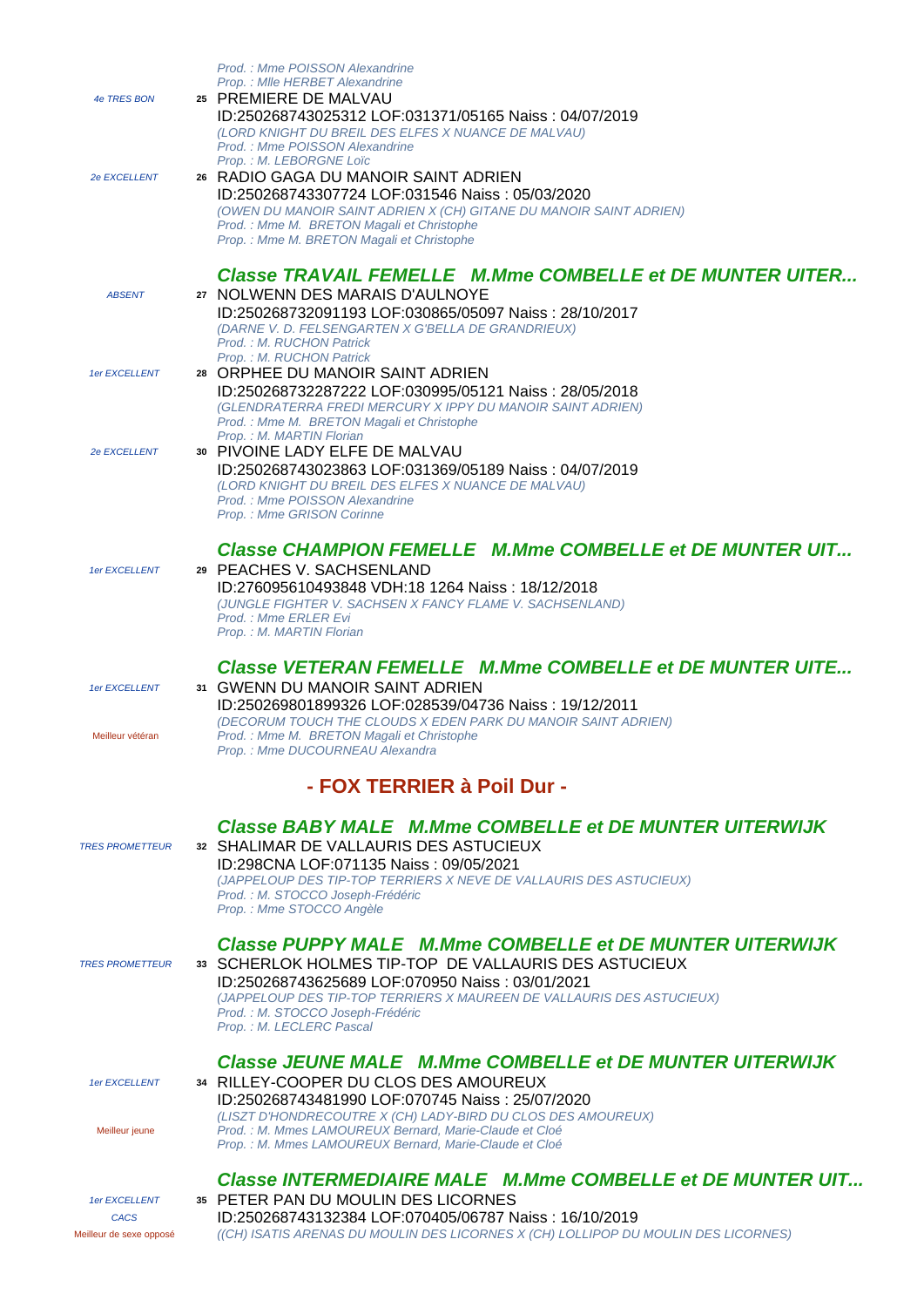| 1er EXCELLENT<br><b>RCACS</b> | Prod. : Mme GEHAN Véronique<br>Prop.: Mme GEHAN Véronique<br>36 RONY-JUNIOR DU HAILLET DES CORNEIREDES<br>ID:270XHR LOF:070567/06767 Naiss: 25/01/2020<br>(LANVIN CHIC DU HAILLET DES CORNEIREDES X ORTHENCE-ROYALE DU HAILLET DES CORNEIREDES)<br>Prod.: Mmes DELAYE Maryse et Magali                                                  |
|-------------------------------|-----------------------------------------------------------------------------------------------------------------------------------------------------------------------------------------------------------------------------------------------------------------------------------------------------------------------------------------|
| <b>3e EXCELLENT</b>           | Prop.: Mme Mlle DELAYE Maryse et Magali<br><b>Classe OUVERTE MALE M.Mme COMBELLE et DE MUNTER UITERWI</b><br>37 ISATIS ARENAS DU MOULIN DES LICORNES<br>ID:250268711000634 LOF:067256/06426 Naiss: 14/06/2013<br>((CH) FOXTAN'S MACHO BOY X DALAY ARENAS)                                                                               |
| <b>ABSENT</b>                 | Prod. : Mme GEHAN Véronique<br>Prop. : Mme GEHAN Véronique<br>38 LISZT D'HONDRECOUTRE<br>ID:250269810624310 LOF:068384/06552 Naiss: 14/05/2015<br>(KNIGHTHAWK VAN FOLINY HOME X GOLDEN EYE D'HONDRECOUTRE)<br>Prod.: Mme M. CALAIS-ADRIANSEN Véro. / CALAIS Antoine                                                                     |
| <b>EXCELLENT</b>              | Prop. : Mme MM. CALAIS Véronique, Antoine et Pierre-Eloi<br>39 MARKO-SUPER DU HAILLET DES CORNEIREDES<br>ID:250268731624528 LOF:068781/06619 Naiss: 20/04/2016<br>(CACOPOULOS THIS IS THE END X (CH) HIP-HOP-DOG DU HAILLET DES CORNEIREDES)<br>Prod.: Mme Mlle DELAYE Maryse et Magali                                                 |
| <b>EXCELLENT</b>              | Prop.: Mme GOETZMANN Monique<br>40 MISTRAL-DU-MIDI DU HAILLET DES CORNEIREDES<br>ID:250268731759855 LOF:068934/06651 Naiss: 14/08/2016<br>((CH) FOU-DE-FOOTING DU HAILLET DES CORNEIREDES X (CH) HESTER SUPER DU HAILLET DES CORNE<br>Prod.: Mme Mlle DELAYE Maryse et Magali                                                           |
| <b>2e EXCELLENT</b>           | Prop.: Mme GOETZMANN Monique<br>41 OKAY DE VALLAURIS DES ASTUCIEUX<br>ID:242ATA LOF:069638/06701 Naiss: 30/03/2018<br>(MOUSTICK DE VALLAURIS DES ASTUCIEUX X AMAN FAITH FOR HARROWHILL)<br>Prod.: M. STOCCO Joseph-Frédéric                                                                                                             |
| <b>TRES BON</b>               | Prop.: Mme STOCCO Angèle<br>42 PABLO DU CLOS DES AMOUREUX<br>ID:250268743003900 LOF:070251 Naiss: 30/06/2019<br>((CH) MASTERMAN DU CLOS DES AMOUREUX X (CH) LADY-BIRD DU CLOS DES AMOUREUX)<br>Prod.: M. Mmes LAMOUREUX Bernard, Marie-Claude et Cloé                                                                                   |
| <b>EXCELLENT</b>              | Prop.: M. EBERHART Georges<br>43 PARKER OF NEW FARM<br>ID:250269811720873 LOF:070246/06778 Naiss: 03/06/2019<br>(MAJOR LEE DE LA BARRIERE ROUGE X LYONNE OF NEW FARM)<br>Prod.: Mme PASSERIEUX Sylvie                                                                                                                                   |
| <b>EXCELLENT</b>              | Prop.: Mme PASSERIEUX Svlvie<br>44 PEP'S DE VALLAURIS DES ASTUCIEUX<br>ID:258ZTV LOF:070022/06744 Naiss: 18/01/2019<br>(LOUP DES TIP-TOP TERRIERS X (CH) HIRYNA DES TIP-TOP TERRIERS)<br>Prod.: M. STOCCO Joseph-Frédéric                                                                                                               |
| <b>3e EXCELLENT</b>           | Prop.: Mme STOCCO Angèle<br>45 PETER-PAN-TIP-TOP DE VALLAURIS DES ASTUCIEUX<br>ID:250268732511484 LOF:070021 Naiss: 18/01/2019<br>(LOUP DES TIP-TOP TERRIERS X HIRYNA DES TIP-TOP TERRIERS)<br>Prod.: M. STOCCO Joseph-Frédéric                                                                                                         |
| <b>EXCELLENT</b>              | Prop.: M. CARRE Martial<br>46 PREM'S-DE-IOLY DU HAILLET DES CORNEIREDES<br>ID:250268732589821 LOF:070146/06750 Naiss: 13/04/2019<br>((CH) IOLY-JUMPER D'HONDRECOUTRE X (CH) JOLIE-COEUR DU HAILLET DES CORNEIREDES)<br>Prod.: Mmes DELAYE Maryse et Magali                                                                              |
| 1er EXCELLENT                 | Prop. : Mme Mlle DELAYE Maryse et Magali<br>47 PRESTIGE-ROYAL DU HAILLET DES CORNEIREDES<br>ID:250268732589825 LOF:070147/06749 Naiss: 13/04/2019<br>((CH) IOLY-JUMPER D'HONDRECOUTRE X (CH) JOLIE-COEUR DU HAILLET DES CORNEIREDES)<br>Prod.: Mmes DELAYE Maryse et Magali<br>Prop. : Mme MM. CALAIS Véronique, Antoine et Pierre-Eloi |
| 1er EXCELLENT                 | <b>Classe TRAVAIL MALE M.Mme COMBELLE et DE MUNTER UITERWIJK</b><br>48 GENTLEMAN OF WIRE GROUND<br>ID:941000019218270 LOP:533553 Naiss: 17/07/2016<br>((CH) H'OURAL DU CLOS DES AMOUREUX X ECLIPSE OR WIREGROUND)<br>Prod.: Mme M. RIBEIRO Ana / PINTO ANGELO Joao                                                                      |
| <b>3e EXCELLENT</b>           | Prop.: M. PINTO ANGELO Joao<br>49 OTIS DES ASTUCIEUX DE KERLABOUR<br>ID:250269811549723 LOF:069563/06700 Naiss: 02/02/2018<br>(IGOR DES ASTUCIEUX DE KERLABOUR X ICE CREAM DE LA BARRIERE ROUGE)                                                                                                                                        |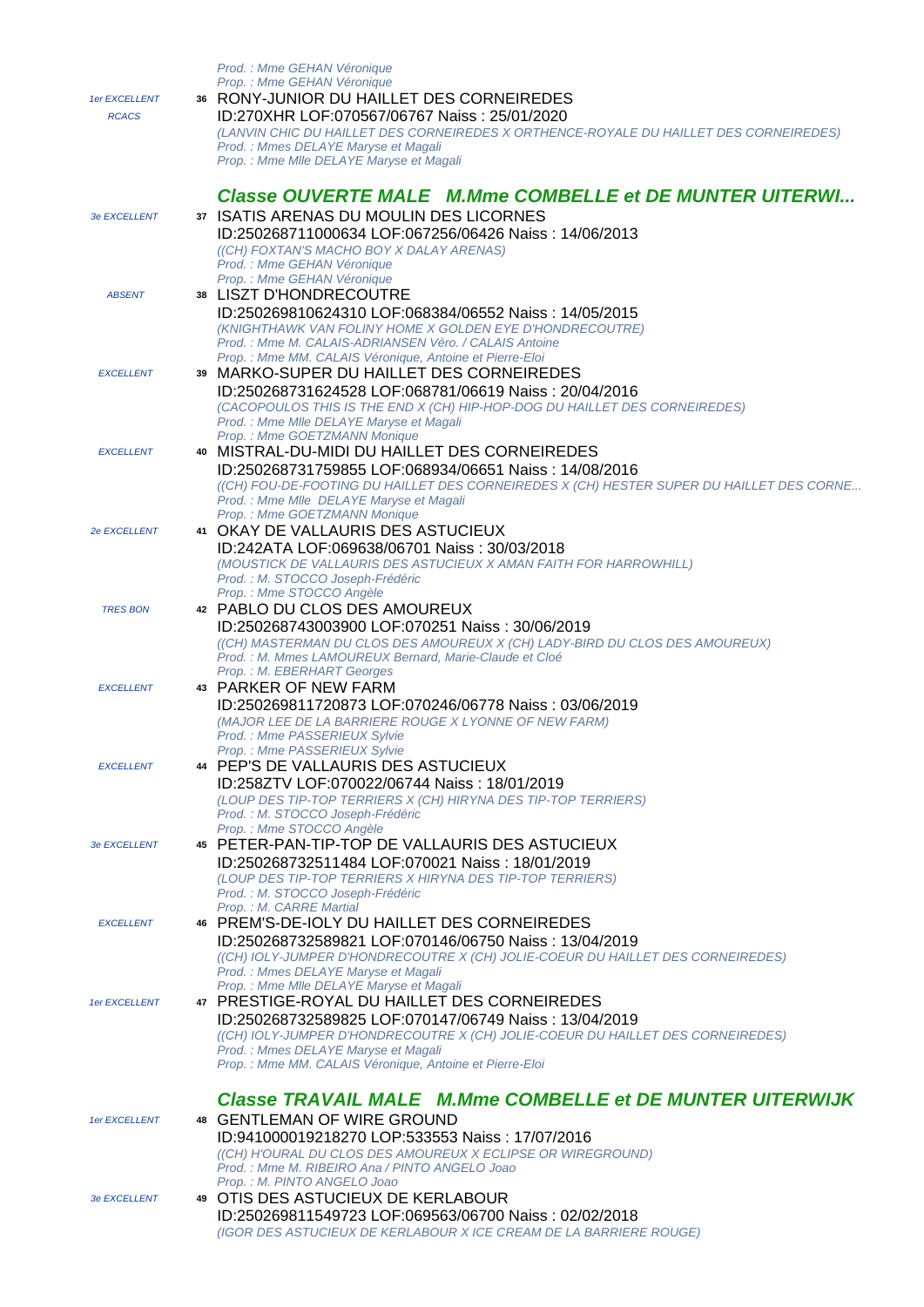|                            | Prod.: M. Mme GUILLOU Jean-Paul et Stéphanie<br>Prop.: Mme LECOMTE Catherine                                                   |
|----------------------------|--------------------------------------------------------------------------------------------------------------------------------|
| 2e EXCELLENT               | 50 PITER DU HAILLET DES CORNEIREDES                                                                                            |
|                            | ID:250268743066895 LOF:070204/06748 Naiss: 01/05/2019                                                                          |
|                            | ((CH) GUITRY-STAR DU HAILLET DES CORNEIREDES X (CH) MINI-MISS DU HAILLET DES CORNEIREDES)                                      |
|                            | Prod.: Mmes DELAYE Maryse et Magali<br>Prop.: M. Mmes LAMOUREUX Bernard. Marie-Claude et Cloé                                  |
|                            |                                                                                                                                |
|                            | Classe CHAMPION MALE M.Mme COMBELLE et DE MUNTER UITERW                                                                        |
| 1er EXCELLENT              | 51 MASTERMAN DU CLOS DES AMOUREUX                                                                                              |
|                            | ID:250268731695873 LOF:068874/06620 Naiss: 24/07/2016                                                                          |
|                            | ((CH) ENZO DE LA VALLEE DE BUIRE X (CH) KISS ME AGAIN LITTLE PRINCESS)                                                         |
|                            | Prod.: M. Mme LAMOUREUX Bernard et Marie-Claude                                                                                |
|                            | Prop.: M. Mmes LAMOUREUX Bernard, Marie-Claude et Cloé                                                                         |
|                            | Classe VETERAN MALE M.Mme COMBELLE et DE MUNTER UITERWIJ                                                                       |
| 1er TRES BON               | 52 IBM-JUNIOR DU HAILLET DES CORNEIREDES                                                                                       |
|                            | ID:250268730192819 LOF:067101/06399 Naiss: 15/03/2013                                                                          |
|                            | ((CH) MAN IN BLACK OF FAIR PLAY X (CH) BARONNE DU HAILLET DES CORNEIREDES)                                                     |
|                            | Prod.: Mme Mlle DELAYE Maryse et Magali<br>Prop.: Mme GOETZMANN Monique                                                        |
|                            |                                                                                                                                |
|                            | Classe BABY FEMELLE M.Mme COMBELLE et DE MUNTER UITERWIJ                                                                       |
| <b>2e TRES PROMETTEUR</b>  | 53 SISKA DU PUITS D'EIRAM                                                                                                      |
|                            | ID:250268743824622 LOF:071092 Naiss: 27/04/2021                                                                                |
|                            | (IGOR-D-HOSSEGOR VOM JAGERHOHLE X L'IROUN DE PLATEMARE)                                                                        |
|                            | Prod.: Mme DUPUIS-FIOT Marie-Christine<br>Prop.: Mme DUPUIS-FIOT Marie-Christine                                               |
| <b>1er TRES PROMETTEUR</b> | 54 SSORBONNE DU CLOS DES AMOUREUX                                                                                              |
|                            | ID:250269590323191 LOF:071106 Naiss: 01/05/2021                                                                                |
|                            | ((CH) PITER DU HAILLET DES CORNEIREDES X (CH) KISS ME AGAIN LITTLE PRINCESS)                                                   |
| Meilleur baby              | Prod.: M. Mmes LAMOUREUX Bernard, Marie-Claude et Cloé<br>Prop.: M. Mmes LAMOUREUX Bernard, Marie-Claude et Cloé               |
|                            |                                                                                                                                |
|                            | <b>Classe PUPPY FEMELLE M.Mme COMBELLE et DE MUNTER UITERWI</b>                                                                |
| <b>3e TRES PROMETTEUR</b>  | 55 LOVE STORY OF WIRE GROUND                                                                                                   |
|                            | ID:620098500185288 LOP:594100 Naiss: 26/02/2021                                                                                |
|                            | (GOLDEN BOY OF WIRE GROUND X ENGLISH ROSE OF WIRE GROUND)<br>Prod.: Mme M. RIBEIRO Ana / PINTO ANGELO Joao                     |
|                            | Prop.: M. PINTO ANGELO Joao                                                                                                    |
| <b>2e TRES PROMETTEUR</b>  | 56 SAKOURA TIP-TOP DE VALLAURIS DES ASTUCIEUX                                                                                  |
|                            | ID:250268743625636 LOF:070953 Naiss: 03/01/2021                                                                                |
|                            | (JAPPELOUP DES TIP-TOP TERRIERS X MAUREEN DE VALLAURIS DES ASTUCIEUX)<br>Prod.: M. STOCCO Joseph-Frédéric                      |
|                            | Prop.: M. CARRE Martial                                                                                                        |
| <b>1er TRES PROMETTEUR</b> | 57 SCANDALE 21 DU HAILLET DES CORNEIREDES                                                                                      |
|                            | ID:292AZZ LOF:071051 Naiss: 13/02/2021                                                                                         |
| Meilleur puppy             | ((CH) MASTERMAN DU CLOS DES AMOUREUX X (CH) PEPITE-D'OR DU HAILLET DES CORNEIREDES)<br>Prod.: Mme Mlle DELAYE Maryse et Magali |
|                            | Prop.: Mme Mlle DELAYE Maryse et Magali                                                                                        |
|                            |                                                                                                                                |
|                            | <b>Classe JEUNE FEMELLE M.Mme COMBELLE et DE MUNTER UITERWI</b>                                                                |
| 2e EXCELLENT               | 58 RIGA D'HONDRECOUTRE                                                                                                         |
|                            | ID:250268501991061 LOF:070890 Naiss: 18/10/2020<br>(PRESTIGE-ROYAL DU HAILLET DES CORNEIREDES X ISETTA D'HONDRECOUTRE)         |
|                            | Prod. : Mme MM. CALAIS Véronique, Antoine et Pierre                                                                            |
|                            | Prop. : Mme MM. CALAIS Véronique, Antoine et Pierre-Eloi                                                                       |
| 1er EXCELLENT              | 59 ROMINA DE VALLAURIS DES ASTUCIEUX                                                                                           |
|                            | ID:287ACS LOF:070813 Naiss: 03/09/2020<br>(OKAY DE VALLAURIS DES ASTUCIEUX X (CH) HIRYNA DES TIP-TOP TERRIERS)                 |
|                            | Prod.: M. STOCCO Joseph-Frédéric                                                                                               |
|                            | Prop.: Mme STOCCO Angèle                                                                                                       |
|                            |                                                                                                                                |
|                            | <b>Classe INTERMEDIAIRE FEMELLE M.Mme COMBELLE et DE MUNTER</b>                                                                |
| 3e TRES BON                | 60 PLUME<br>ID:250269500800615 LOF:070392/10020 Naiss: 06/10/2019                                                              |
|                            | (OTIS DES ASTUCIEUX DE KERLABOUR X NIKITA DES RIVES DU HAUT SALAT)                                                             |
|                            | Prod.: M. DIGAIRE Sylvain                                                                                                      |
|                            | Prop.: Mme BRUNET Isabelle<br>61 PRETTY WOMAN VOM JAGERHOHLE                                                                   |
| 1er EXCELLENT              | ID:250268501760195 LOF:070424 Naiss: 16/10/2019                                                                                |
|                            | (MASTERMAN DU CLOS DES AMOUREUX X JADE-DREAM VOM JAGERHOHLE)                                                                   |
|                            |                                                                                                                                |
|                            |                                                                                                                                |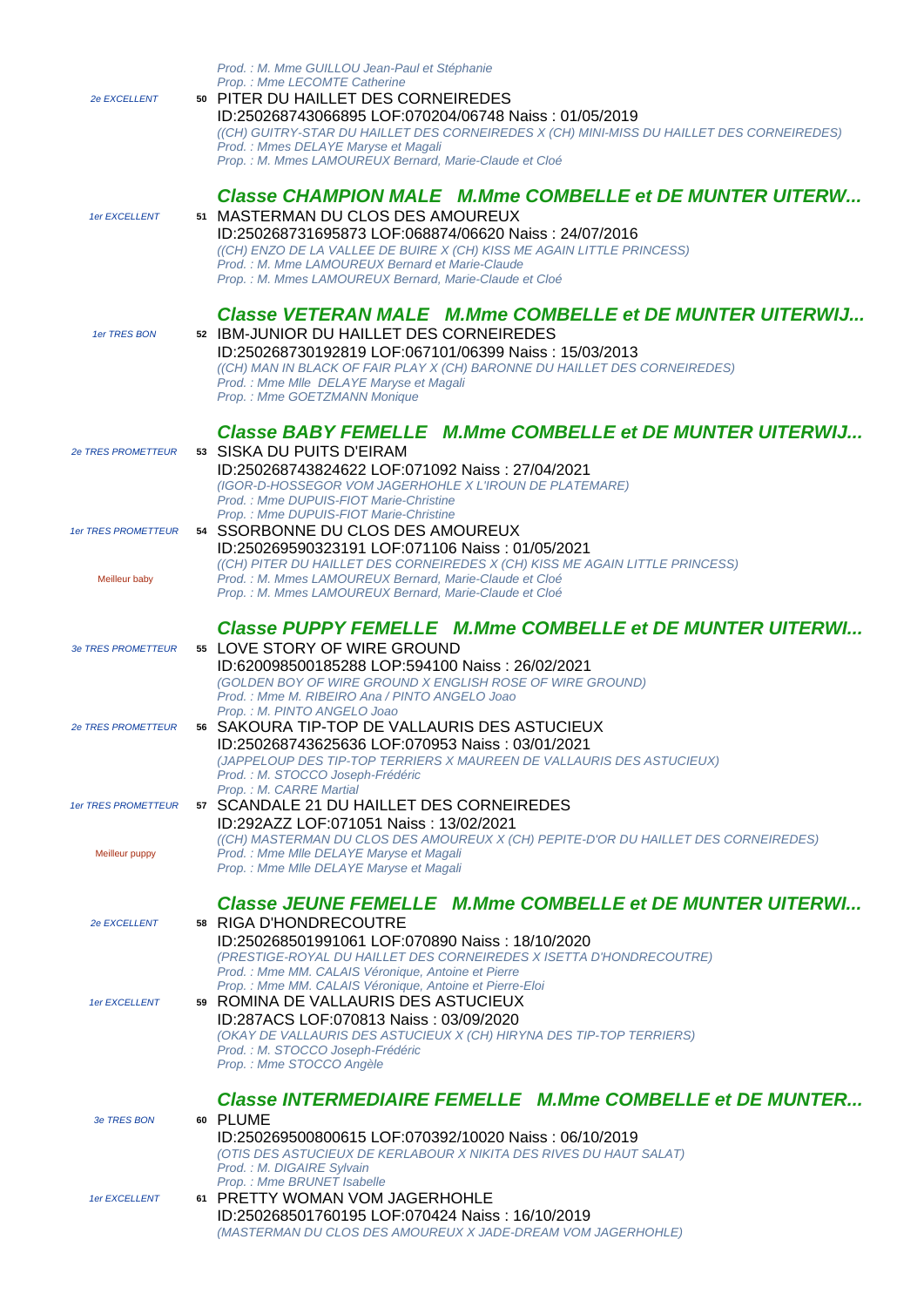| <b>2e EXCELLENT</b>                | Prod.: Mme ROTZINGER Martine<br>Prop.: Mme ROTZINGER Martine<br>62 REINE-DU-MIDI DU HAILLET DES CORNEIREDES<br>ID:270XHS LOF:070568/09998 Naiss: 25/01/2020<br>((CH) LANVIN CHIC DU HAILLET DES CORNEIREDES X ORTHENCE-ROYALE DU HAILLET DES CORNEIRED<br>Prod.: Mme Mlle DELAYE Maryse et Magali<br>Prop.: Mme Mlle DELAYE Maryse et Magali |
|------------------------------------|----------------------------------------------------------------------------------------------------------------------------------------------------------------------------------------------------------------------------------------------------------------------------------------------------------------------------------------------|
| <b>ABSENT</b>                      | <b>Classe OUVERTE FEMELLE M.Mme COMBELLE et DE MUNTER UITE</b><br>63 MAUREEN DE VALLAURIS DES ASTUCIEUX<br>ID:185JAS LOF:068836/09809 Naiss: 16/05/2016<br>(L'GOSTIN DES TIP-TOP TERRIERS X AMAN FAITH FOR HARROWHILL)<br>Prod.: M. STOCCO Joseph-Frédéric                                                                                   |
| <b>4e EXCELLENT</b>                | Prop.: Mme STOCCO Angèle<br>64 NEILPRYDE D'HONDRECOUTRE<br>ID:250269812155168 LOF:069267/09833 Naiss: 04/04/2017<br>(NOBLE KNIGHT VAN FOLINY HOME X ISETTA D'HONDRECOUTRE)<br>Prod. : Mme MM. CALAIS Véronique, Antoine et Pierre<br>Prop. : Mme MM. CALAIS Véronique, Antoine et Pierre-Eloi                                                |
| 1er EXCELLENT<br><b>RCACS</b>      | 65 NINA-RICCI VOM JAGERHOHLE<br>ID:250268501282117 LOF:069231/09916 Naiss: 22/01/2017<br>((CH) IGOR-D-HOSSEGOR VOM JAGERHOHLE X JADE-DREAM VOM JAGERHOHLE)<br>Prod.: Mme ROTZINGER Martine<br>Prop.: Mme ROTZINGER Martine                                                                                                                   |
| <b>EXCELLENT</b>                   | 66 ODDI TWO D'HONDRECOUTRE<br>ID:250269811627722 LOF:070059/09942 Naiss: 03/12/2018<br>(IKEM D'HONDRECOUTRE X IMOGENE D'HONDRECOUTRE)<br>Prod. : Mme MM. CALAIS Véronique, Antoine et Pierre<br>Prop. : Mme MM. CALAIS Véronique, Antoine et Pierre-Eloi                                                                                     |
| <b>EXCELLENT</b>                   | 67 ORLENDA ROYALE DU HAILLET DES CORNEIREDES<br>ID:250268732101398 LOF:069560/09856 Naiss: 24/01/2018<br>(RANDOM RADIOACTIVE X HESTER SUPER DU HAILLET DES CORNEIREDES)<br>Prod.: Mme Mlle DELAYE Maryse et Magali<br>Prop.: Mme Mlle DELAYE Maryse et Magali                                                                                |
| <b>2e EXCELLENT</b>                | 68 PAILLETTE-DE-IOLY DU HAILLET DES CORNEIREDES<br>ID:250268732589817 LOF:070148/09952 Naiss: 13/04/2019<br>((CH) IOLY-JUMPER D'HONDRECOUTRE X (CH) JOLIE-COEUR DU HAILLET DES CORNEIREDES)<br>Prod.: Mmes DELAYE Maryse et Magali                                                                                                           |
| <b>EXCELLENT</b>                   | Prop. : Mme MIIe DELAYE Maryse et Magali<br>69 PANDORA DU MOULIN DES LICORNES<br>ID:250268732534596 LOF:070202 Naiss: 23/03/2019<br>((CH) GENTLEMAN OF WIRE GROUND X (CH) IDYLLE DU MOULIN DES LICORNES)<br>Prod.: Mme GEHAN Véronique                                                                                                       |
| <b>2e EXCELLENT</b><br><b>CACS</b> | Prop.: M. PINTO ANGELO Joao<br>70 PERVENCHE-PACA DU HAILLET DES CORNEIREDES<br>ID:266FJR LOF:070310/09961 Naiss: 10/07/2019<br>((CH) JAMES-BOND DU HAILLET DES CORNEIREDES X (CH) HESTER SUPER DU HAILLET DES CORNEIRE<br>Prod.: Mme Mlle DELAYE Maryse et Magali<br>Prop.: Mme Mlle DELAYE Maryse et Magali                                 |
| 3e TRES BON                        | <b>Classe TRAVAIL FEMELLE M.Mme COMBELLE et DE MUNTER UITER</b><br>71 MAGIE-RUSSE DU CLOS DES AMOUREUX<br>ID:250268731695658 LOF:068875/09855 Naiss: 24/07/2016<br>(ENZO DE LA VALLEE DE BUIRE X KISS ME AGAIN LITTLE PRINCESS)<br>Prod.: M. Mme LAMOUREUX Bernard et Marie-Claude                                                           |
| <b>ABSENT</b>                      | Prop.: M. BOULORE Philippe<br>72 ORTHENCE-ROYALE DU HAILLET DES CORNEIREDES<br>ID:250268732101329 LOF:069556/09858 Naiss: 24/01/2018<br>(GUITRY-STAR DU HAILLET DES CORNEIREDES X JOLIE-COEUR DU HAILLET DES CORNEIREDES)<br>Prod.: Mme Mlle DELAYE Maryse et Magali                                                                         |
| 1er EXCELLENT                      | Prop. : Mme Mlle DELAYE Maryse et Magali<br>73 PALOMA DU CLOS DES AMOUREUX<br>ID:250268743003914 LOF:070257/09966 Naiss: 30/06/2019<br>(CH MASTERMAN DU CLOS DES AMOUREUX X CH LADY-BIRD DU CLOS DES AMOUREUX)<br>Prod.: M. Mmes LAMOUREUX Bernard, Marie-Claude et Cloé                                                                     |
| <b>ABSENT</b>                      | Prop.: M. Mmes LAMOUREUX Bernard, Marie-Claude et Cloé<br>74 PEPITE-D'OR DU HAILLET DES CORNEIREDES<br>ID:250268732588323 LOF:070149/09953 Naiss: 13/04/2019<br>((CH) IOLY-JUMPER D'HONDRECOUTRE X (CH) JOLIE-COEUR DU HAILLET DES CORNEIREDES)<br>Prod.: Mmes DELAYE Maryse et Magali                                                       |
| <b>2e EXCELLENT</b>                | Prop.: Mme Mlle DELAYE Maryse et Magali<br>75 PRADA DU CLOS DES AMOUREUX<br>ID:250268743003925 LOF:070256/09967 Naiss: 30/06/2019<br>((CH) MASTERMAN DU CLOS DES AMOUREUX X (CH) LADY-BIRD DU CLOS DES AMOUREUX)                                                                                                                             |